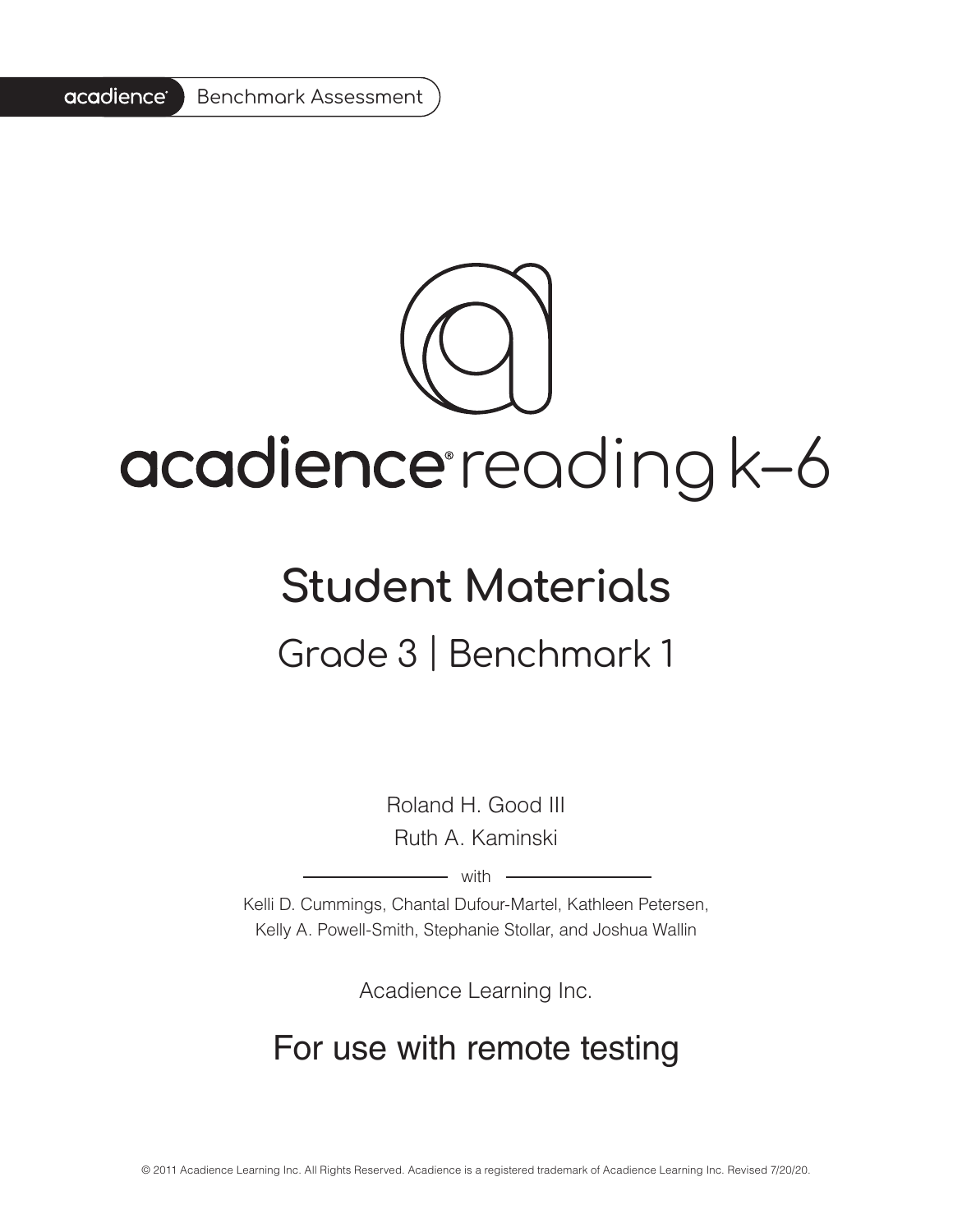#### **Finding a Nest**

As Patrick walked along the path to his neighbor's house, he tripped over a tree root covered by some spiky leaves. He bent down to see if the leaves had scratched him. It was then that he saw the nest. It was tucked into the leaves with two tiny eggs inside. He remembered from his school trip to the nature center that he shouldn't touch it. He looked around for the mother bird. Not seeing her, he quietly backed away and continued down the path.

Each day, Patrick walked down the path and carefully checked the nest. Patrick made sure not to disturb anything that was near it. He knew that the brush protected the nest from predators. By the end of the week, there were a total of five eggs in the nest. Just one week later, there were nine eggs. He wondered what kind of bird would hatch out of them. The eggs were smaller than chicken eggs and they were cream-colored with brown speckles. One day, Patrick got his answer. As he crept over to look at the nest, he saw a mother quail sitting on the eggs.

Patrick continued to check on the nest every day. He was determined to keep it safe. After about three weeks, the eggs finally hatched. Patrick was thrilled to see all the little quails scurrying around their mother. After that, every time he passed the spot where the nest had been, he remembered the little baby birds and smiled.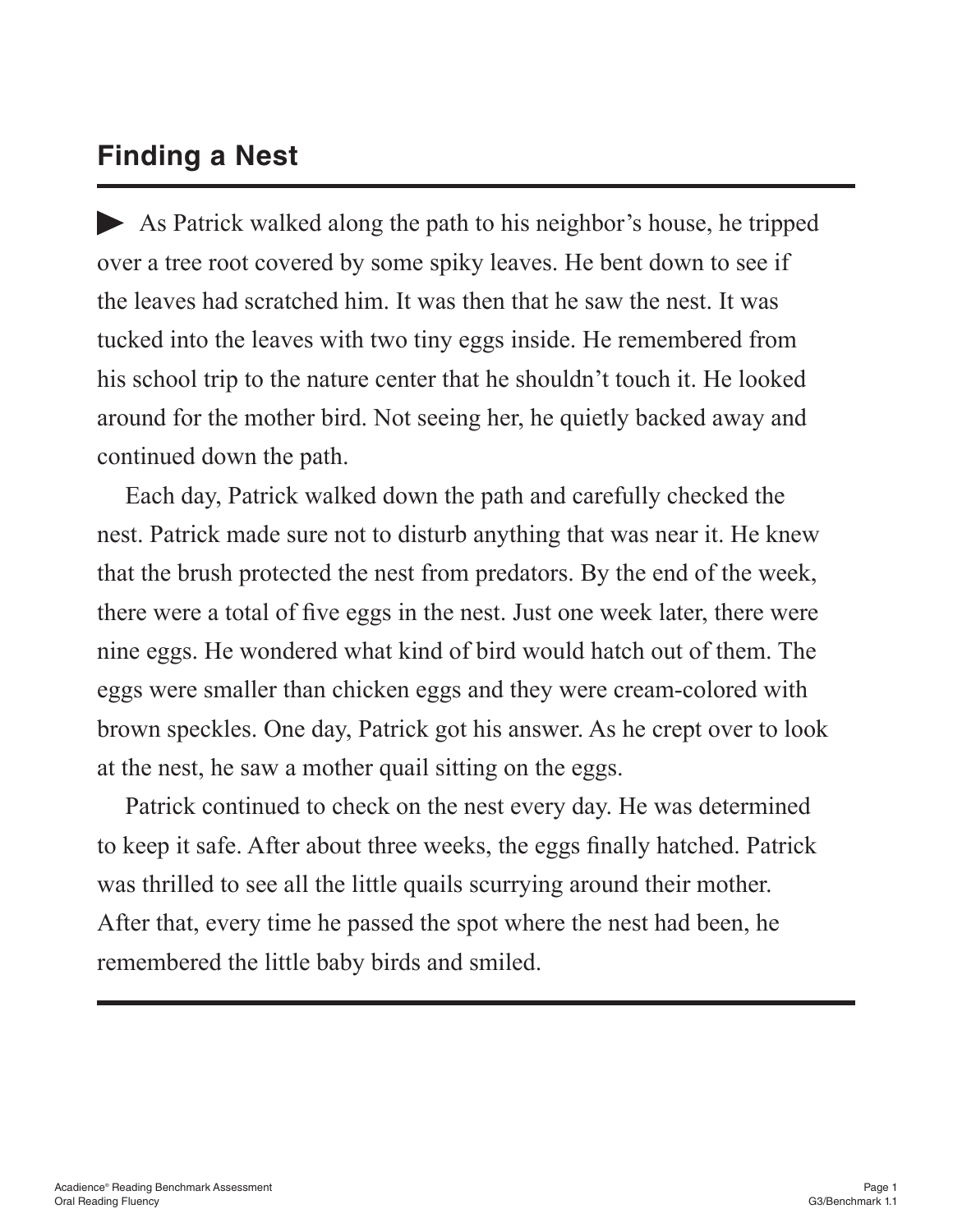#### **A Famous Food: The History of Pizza**

Many people love eating pizza. Pizza is made using a thin crust which is covered with tomato sauce and cheese and then baked. Often, other toppings are added. You might think that pizza is a new type of food, but people have been eating it for hundreds of years.

Most people think pizza comes from Italy. This is partly true. The type of pizza that is most common today was first made in the city of Naples. Some of the earliest pizzas, though, were made in Greece more than two thousand years ago. This early pizza was made by traveling armies. After marching all day, the soldiers baked a flat bread on their shields and then covered it with cheese and fruit.

When tomatoes were first brought to Italy, they were put on a crust. Not long after, pizza began to be sold on the streets at market stands. People would order their favorite toppings while the crust was being made. Even kings and queens started to enjoy this new food.

People from Italy who traveled to other parts of the world took the idea of pizza with them. Travelers who had tried pizza in Italy returned home wanting more, and the demand for the food grew. Today, almost every country has some kind of pizza. You can choose thick crust or thin crust. The number of toppings you can have is numerous. There are breakfast pizzas and even dessert pizzas. No matter how you slice it, pizza is a delicious and adaptable food.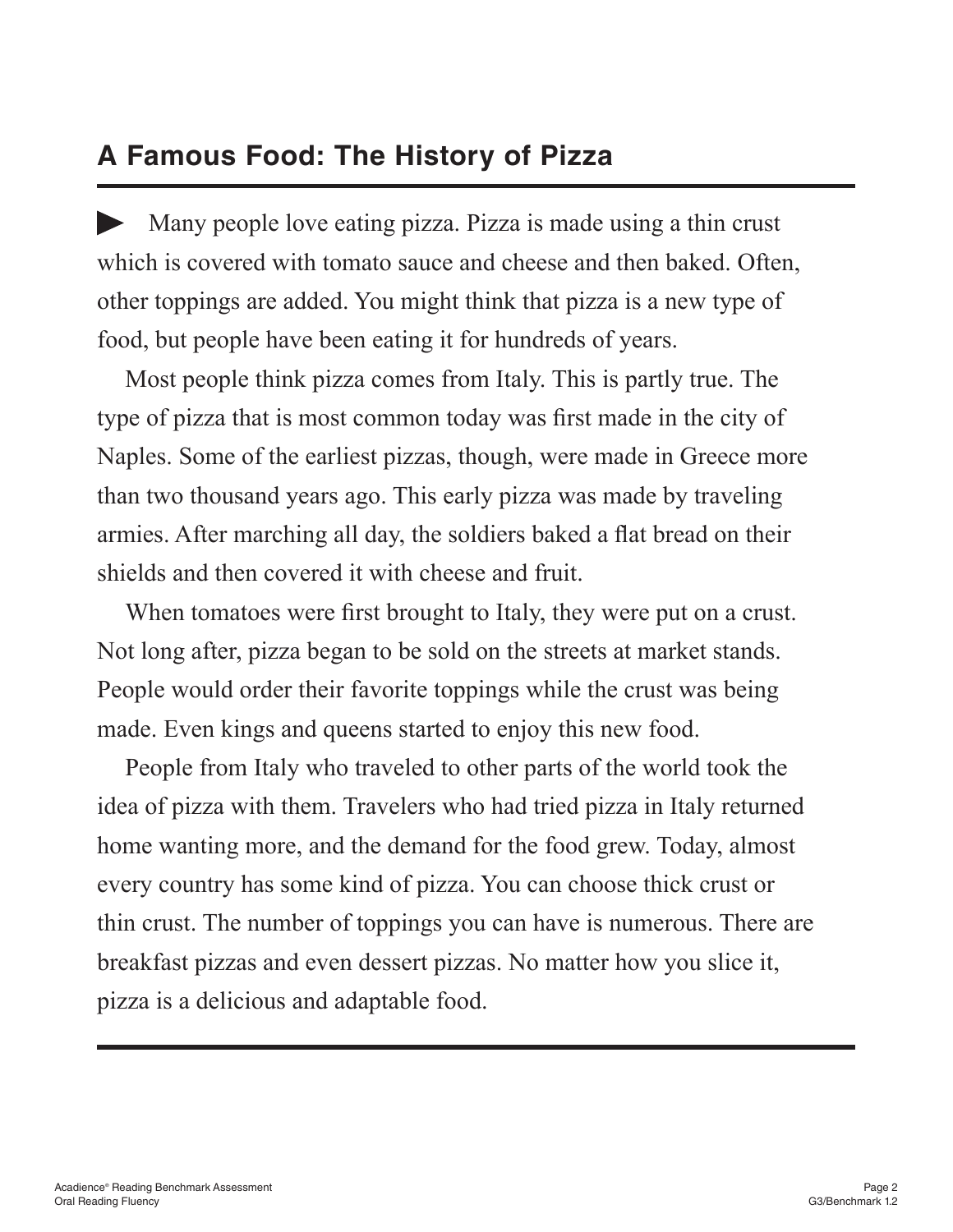#### **Living in Singapore**

The whole family moved when Nell's mother was asked to transfer to an office in a foreign country for a year. Everyone was excited because they thought it would be a splendid adventure. They would be living in Singapore.

Nell loved her new home, which was in the middle of a lively city full of people. Honking buses and cars filled the streets, yet beautiful flowers grew everywhere. It seemed a lot noisier than Nell's small town had been.

One thing Nell and her family had to get used to was the rain. It seemed like it poured every day. But today, the sun shone brightly. Nell and her dad decided to take advantage of the good weather to go to a bookstore. They wanted to purchase the latest book in the series they were reading.

On the way to the store, Nell and her dad looked at the sidewalk filled with people selling various foods from small carts. One man sold juice from fresh fruit, and a woman sold rice with chicken on top. Nell stopped and stared when she saw a big snow cone in a bowl with pink and green juice on top. A man was adding yellow juice. Nell's dad told her it was an iced kachang, and then bought one for her.

Nell wanted to eat the ice before it melted. When she got to the bottom of the bowl, she saw some seeds and beans. Nell was surprised since the snow cones at home were different. Nell took a bite and smiled. It was very good.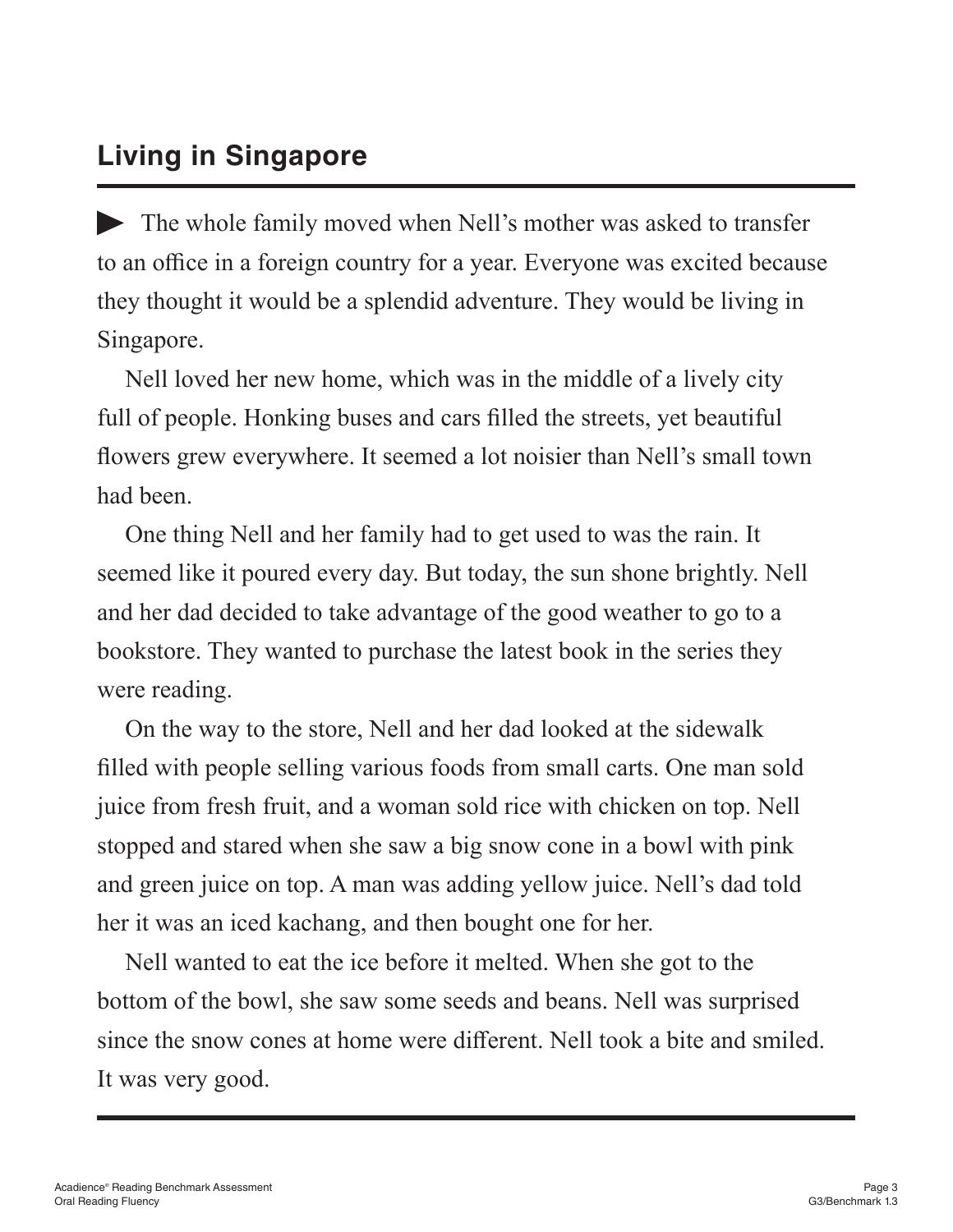#### acadience<sup>®</sup> Benchmark Assessment

## **1**

f,

Name: \_\_\_\_\_\_\_\_\_\_\_\_\_\_\_\_\_\_\_\_\_\_\_\_\_\_\_\_\_\_\_\_\_\_\_\_\_\_\_\_\_\_\_\_\_\_\_\_\_\_\_\_\_\_\_\_\_\_\_\_\_\_\_\_\_\_\_\_\_\_\_\_\_\_\_\_\_\_\_\_\_\_\_\_\_\_\_\_\_\_\_\_\_\_\_\_\_\_\_\_\_\_\_

#### Practice 1

|                                                                   | home |  |
|-------------------------------------------------------------------|------|--|
| After playing in the dirt, Sam went   summer   to wash her hands. |      |  |
|                                                                   | was  |  |
|                                                                   |      |  |

<u> 1989 - Johann Barn, fransk politik fotograf (d. 1989)</u>

#### Practice 2

| On her way home, she $ $ sleep | chair<br>saw | an ice cream truck. |
|--------------------------------|--------------|---------------------|
|--------------------------------|--------------|---------------------|



| C:  |        |
|-----|--------|
|     | ______ |
| AS: |        |

**G3/Benchmark 1**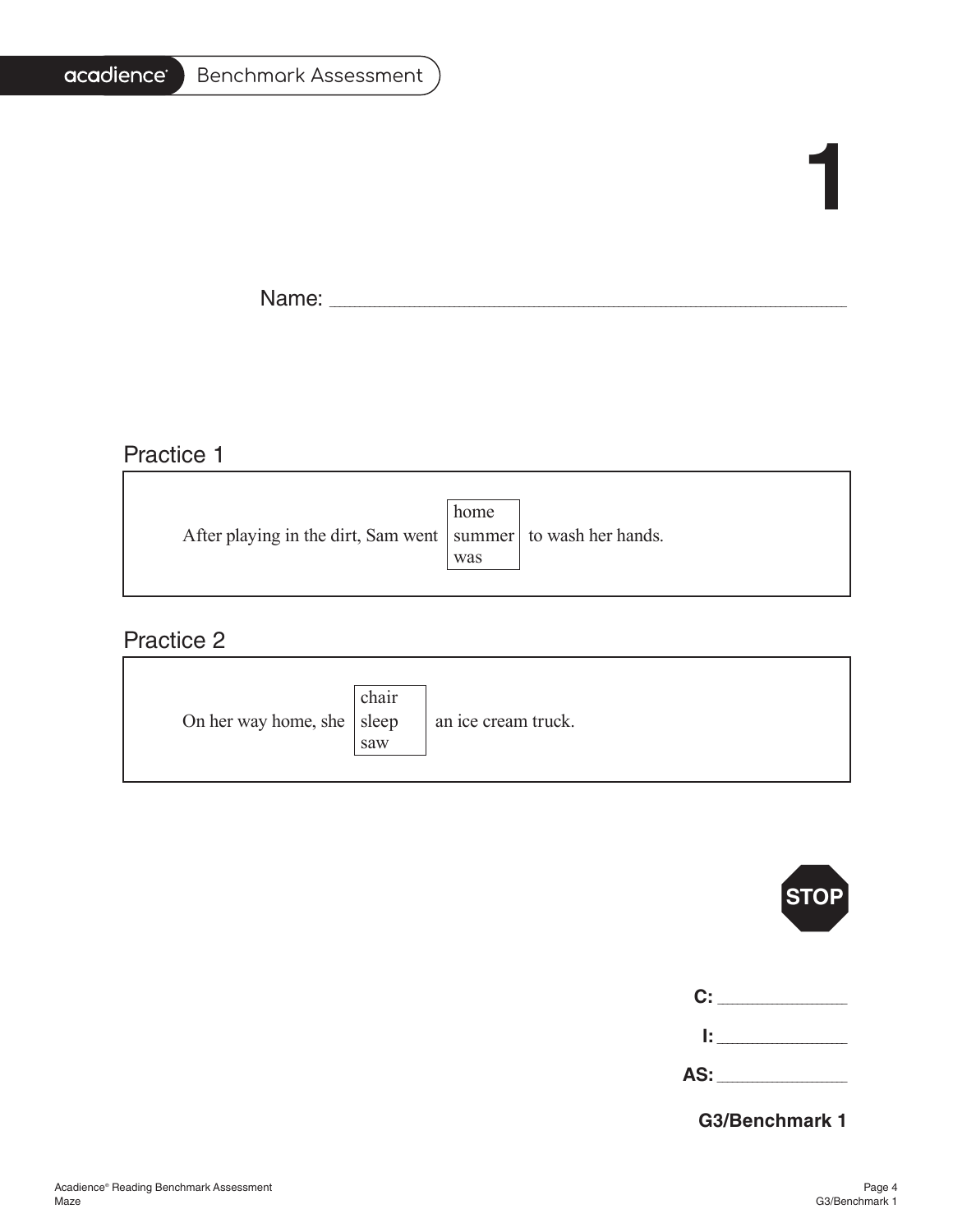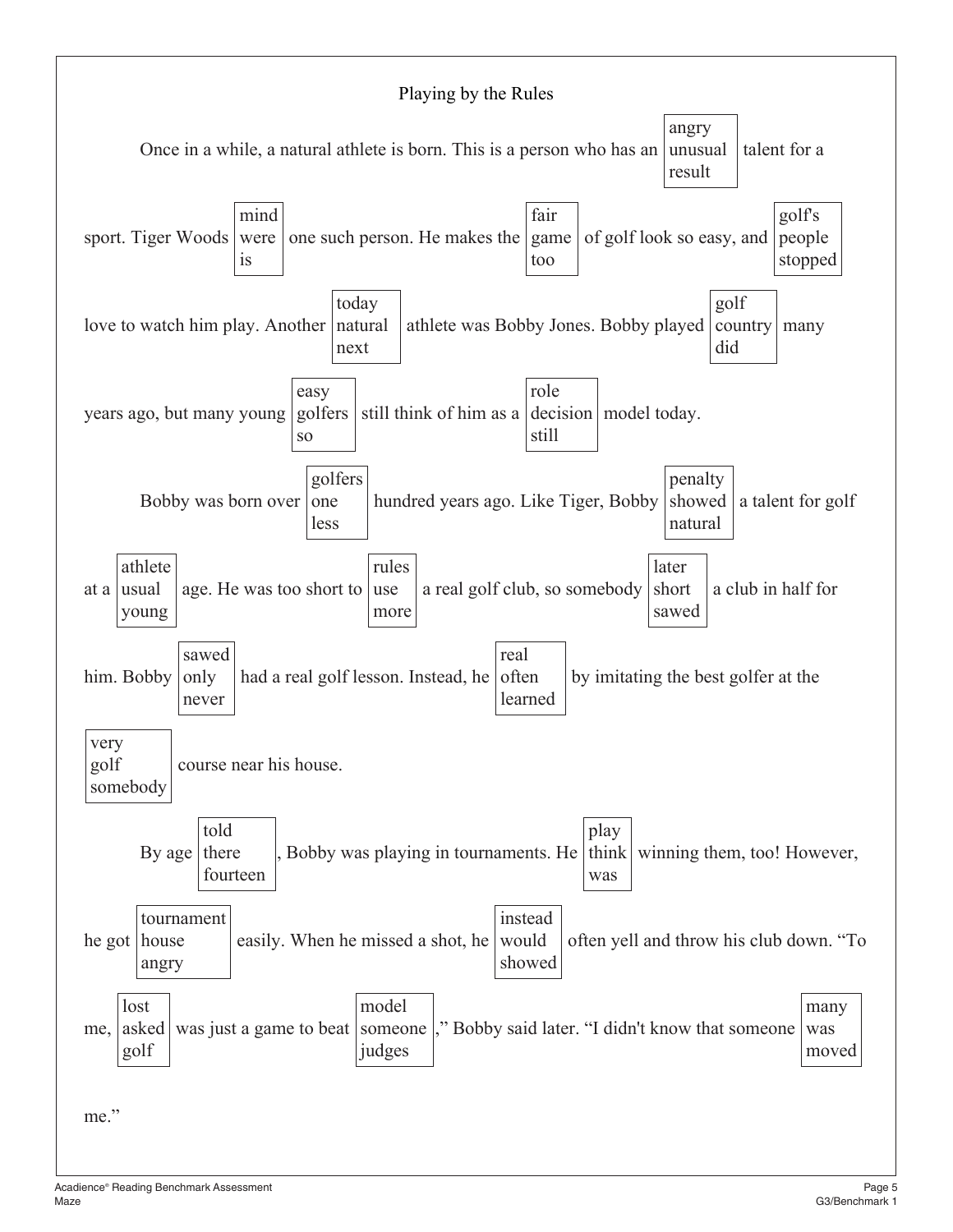